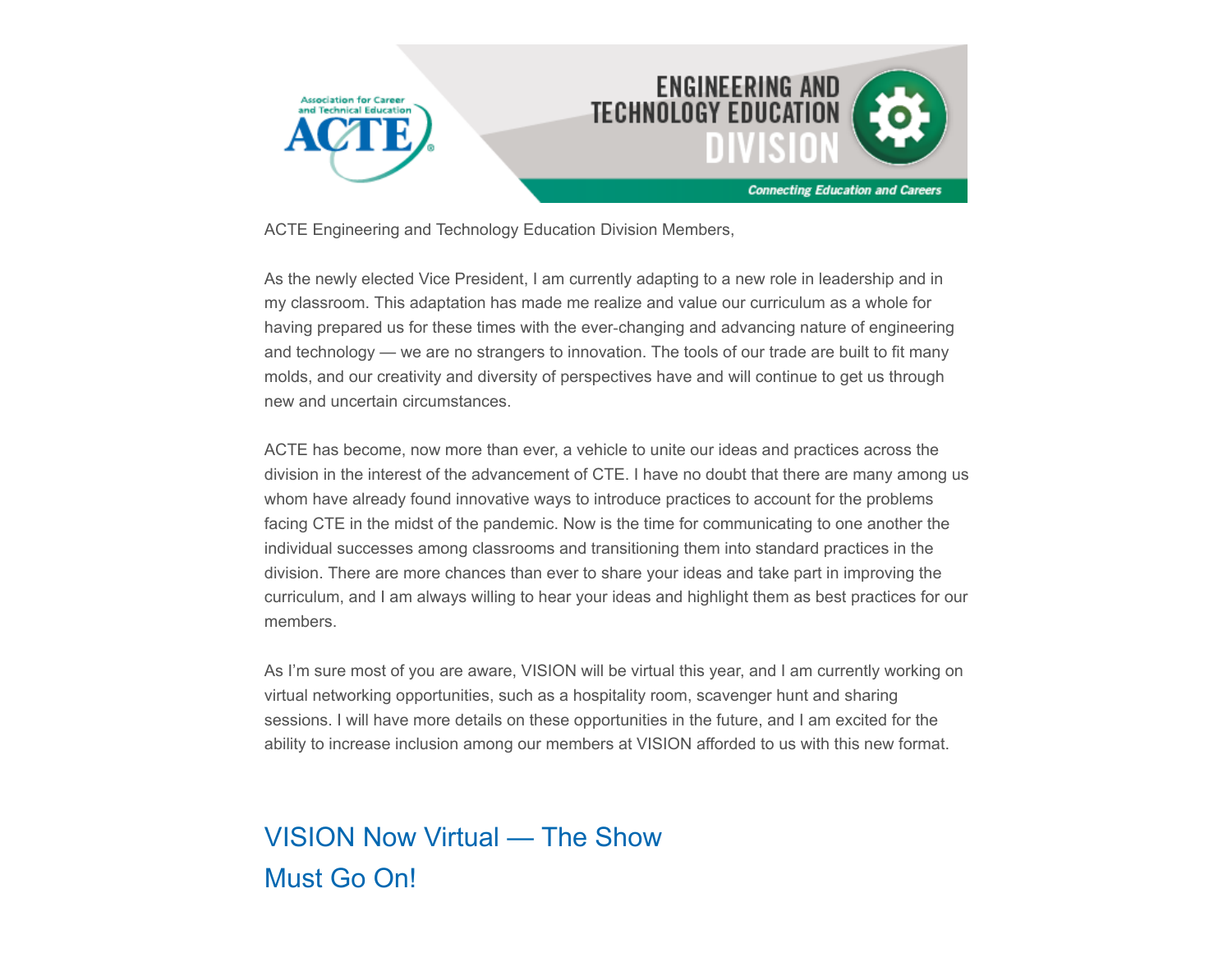After thoughtful consideration, ACTE is excited to host, for the first time ever, CareerTech VISION 2020 as a fully online, virtual event, happening **Nov. 30–Dec. 4**! We at ACTE believe this is the safest approach for our attendees and look forward to offering you, from the comfort and convenience of your own home, school or office, an immersive professional development experience that addresses timely topics impacting career and technical education (CTE)!



**[Learn more and register](https://www.careertechvision.com/index.cfm)**

D

**Apply to the New IAED Mentorship Program!** ACTE's new mentorship program, offering professional development opportunities to help cultivate more diverse and inclusive work environments for CTE educators, seeks to support association members interested in inclusion, access, equity and diversity (IAED) — those who want to be leaders in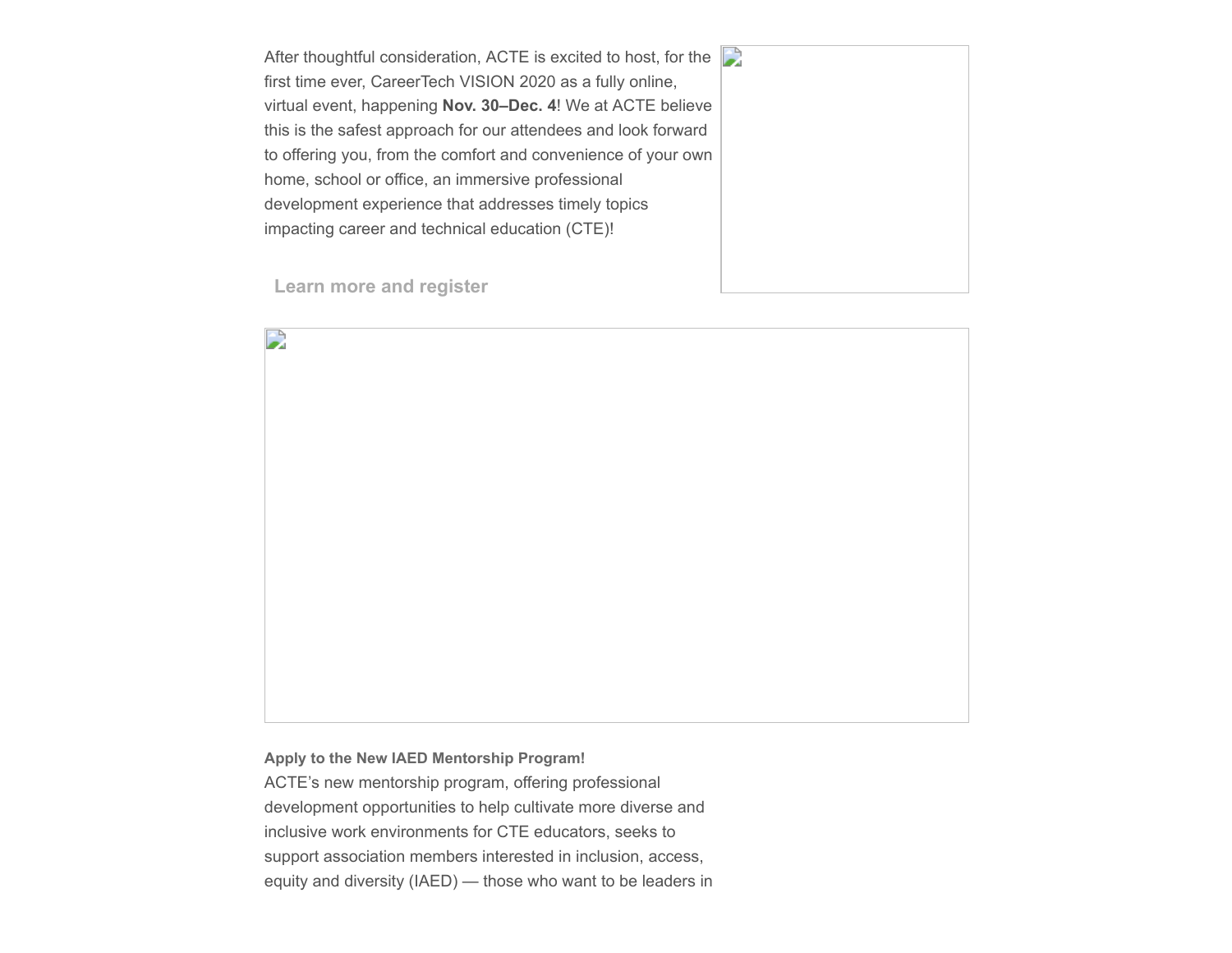these efforts and those who wish to support existing [leadership. Applications are due](https://www.acteonline.org/iaed-mentorship-program/) **Nov. 1**. Learn more and register

**ACTE Seeking IAED Mentors** ACTE's new IAED Mentorship Program is looking for mentors! Applications are due **Sept. 15**. [Learn more](https://www.acteonline.org/iaed-mentorship-program/)





## Call for Access & Equity Content

ACTE continues to seek content on IAED in CTE by:

- Recommending ideas for the IAED column that will be included in all future issues of *Techniques*
- Contributing resources to the ACTE IAED website
- Submitting recommended IAED speaker names
- Signing up to be a part of ACTE's IAED Advisory Group

**[Contribute your ideas](https://www.acteonline.org/iaed/)**

As we move forward into a school year that promises to be unprecedented and constantly changing, we do not move forward alone. Through the combined ingenuity and innovation of our entire division, we can face this school year confident that we can create from this uncertainty another successful school year.

It is my privilege to serve you as we work through these challenges together. Please feel free to reach out to me with your questions, ideas and triumphs so I can bring them to the board. I look forward to "seeing" everyone soon.